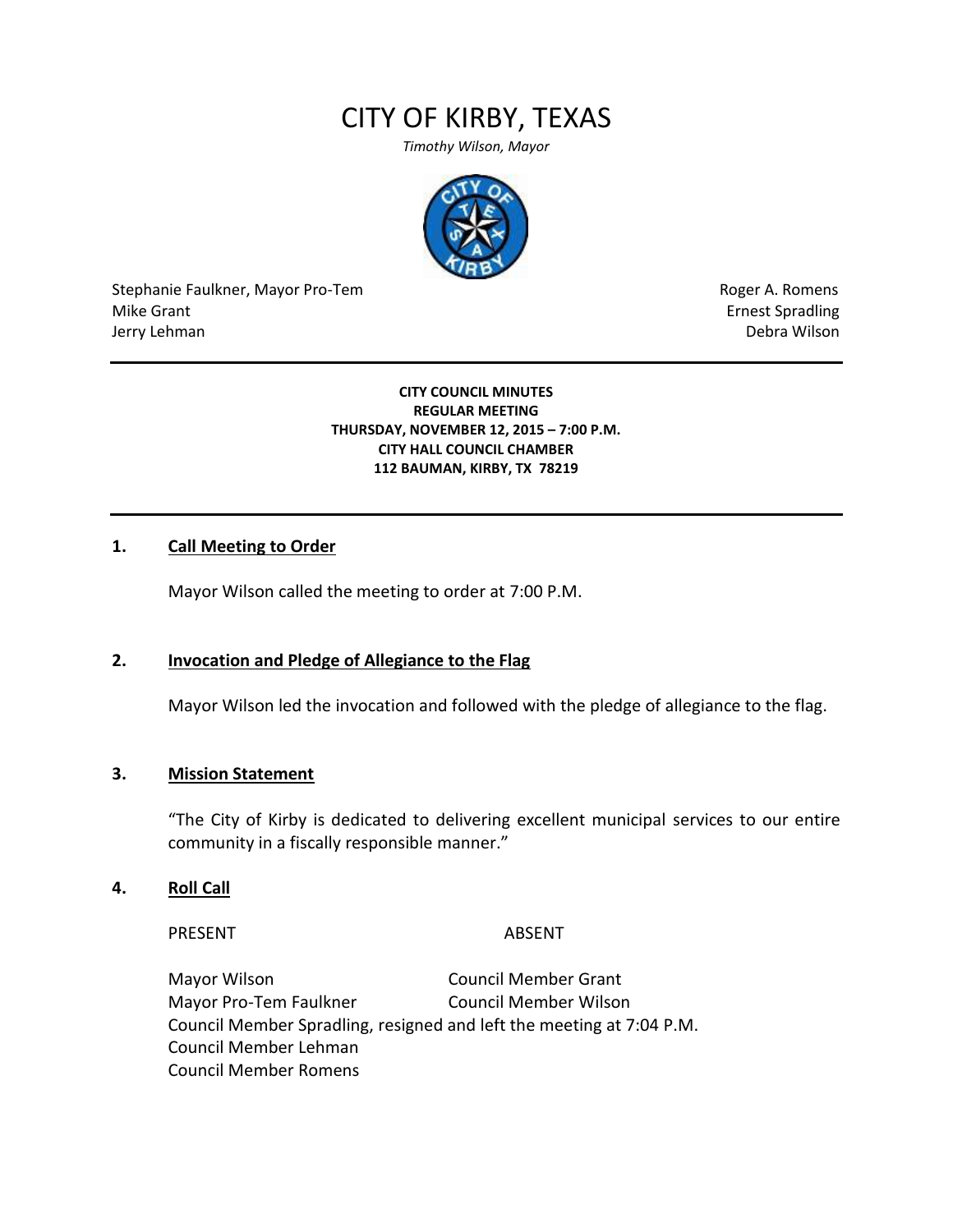## **5. Citizen Participation**

1. Council Member Spradling – 5218 Cinderella, announced he will turn in his resignation tonight and asked Council to consider his nomination of John Pierce to take his seat. Council Member Spradling left the meeting at 7:04 P.M.

2. Sam Richardson – 4802 Gibbs Sprawl Road, announced it's official Kirby is an affiliate of "Keep Texas Beautiful" and now we can be recognized as "Keep Kirby Beautiful." Keep Kirby Beautiful is looking at adopting a part of the Hugo Lentz Park.

# **6. Consent Agenda**

- a. Regular Council Minutes October 8, 2015
- b. Regular Council Minutes October 22, 2015

Mayor Pro-Tem Faulkner moved to approve the Consent Agenda; seconded by Council Member Romens. With all voting, "aye" the motion carried.

# **7. Presentations**

# a. Recognize Employee of the Month

Chief Bois introduced Samantha Centeno, dispatch supervisor and Maria Narvaiz, dispatcher, employees of the month.

## b. Introduction Of New Municipal Court Prosecutor Darrell Dullnig

Mayor Wilson introduced Darrell Dullnig, municipal court prosecutor.

Mr. Dullnig said he's looking forward to working with city staff.

# c. Cost Estimates On Sewer and Water Line Replacement – Roger Aguillon, Director Of Public Works

Roger Aguillon, Public Works Director, provided the estimates – Hickory Hill Water \$191,700.84; Coral Mist Water \$235,984.28; Cinderella Lane \$226,718.18. Painting the elevated tank will cost approximately \$290,000.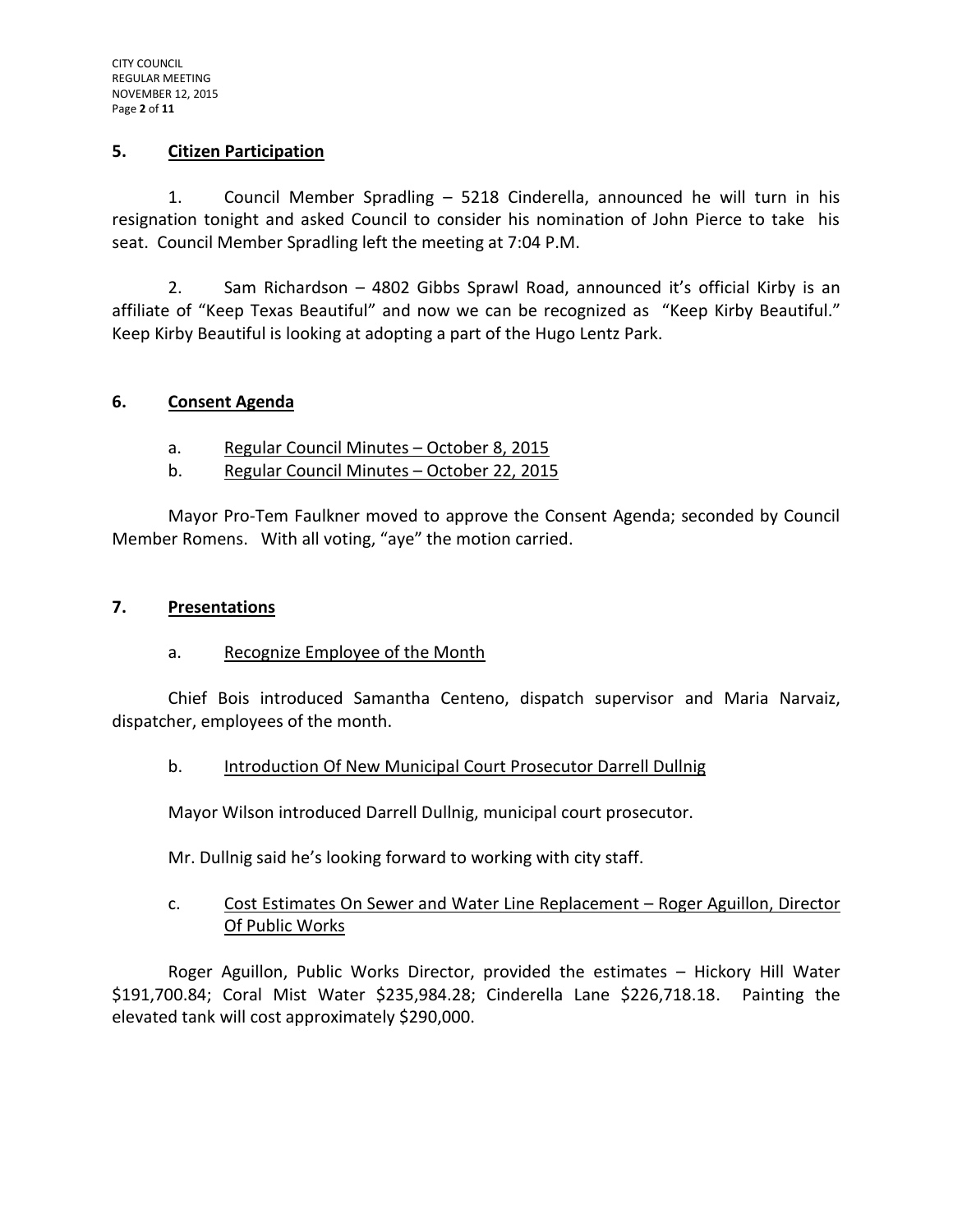## **8. Public Hearing:**

a. Public Hearing To Hear A Request For A Variance To The Zoning Ordinance To Allow The Construction Of A Carport Ten Feet Within The Twenty-Five Foot Front Setback; Located At Lot 30, Block 14, CB 4018B; Otherwise Known As 4819 Dick Gordon, City Of Kirby, Bexar County, Texas.

Mayor Wilson opened the public hearing at 7:18 P.M.

Al Metz, 4819 Dick Gordon - Informed Council his mother wants a simple carport. There are five carports on his block and they are within the twenty-five (25') setback.

Mayor Wilson closed the public hearing at 7:20 P.M.

b. Public Hearing To Hear A Request For A Variance To The Zoning Ordinance To Allow The Construction Of A Concrete Pad Two Feet Eight Inches Within The Five Foot Side Yard Setback; Located At Lot 17, Block 1, CB 4018A; Otherwise Known As 3718 Kirby Drive, City Of Kirby, Bexar County, Texas.

Mayor Wilson opened the public hearing at 7:20 P.M.

George Butchee, 3718 Kirby Drive - Informed Council he wanted to place a small concrete pad by his house to place his garbage cart on to keep it out of view from the street.

Mayor Wilson closed the public hearing at 7:21 P.M.

c. Public Hearing To Hear A Request For A Variance To The Zoning Ordinance To Allow The Construction Of A Pergola Over Two Feet In Height Within The Twenty Five Foot Front Setback; Located At Lot 31, Block 20, CB 4018B Otherwise Known As 2811 Crest Lane, City Of Kirby, Bexar County, Texas.

Mayor Wilson opened the public hearing at 7:22 P.M.

Joe Rodriguez, 2811 Crest Lane informed Council would like to improve his property value and he did not intend to violate the ordinance.

Mayor Wilson closed the public hearing at 7:22 P.M.

d. Public Hearing To Hear A Request For A Variance To The Zoning Ordinance To Allow The Construction Of A Carport Ten Feet Within The Twenty Five Foot Front Setback; Located At Lot 16, Block 29, CB 4018B Otherwise Known As 4707 Swann Lane, City Of Kirby, Bexar County, Texas.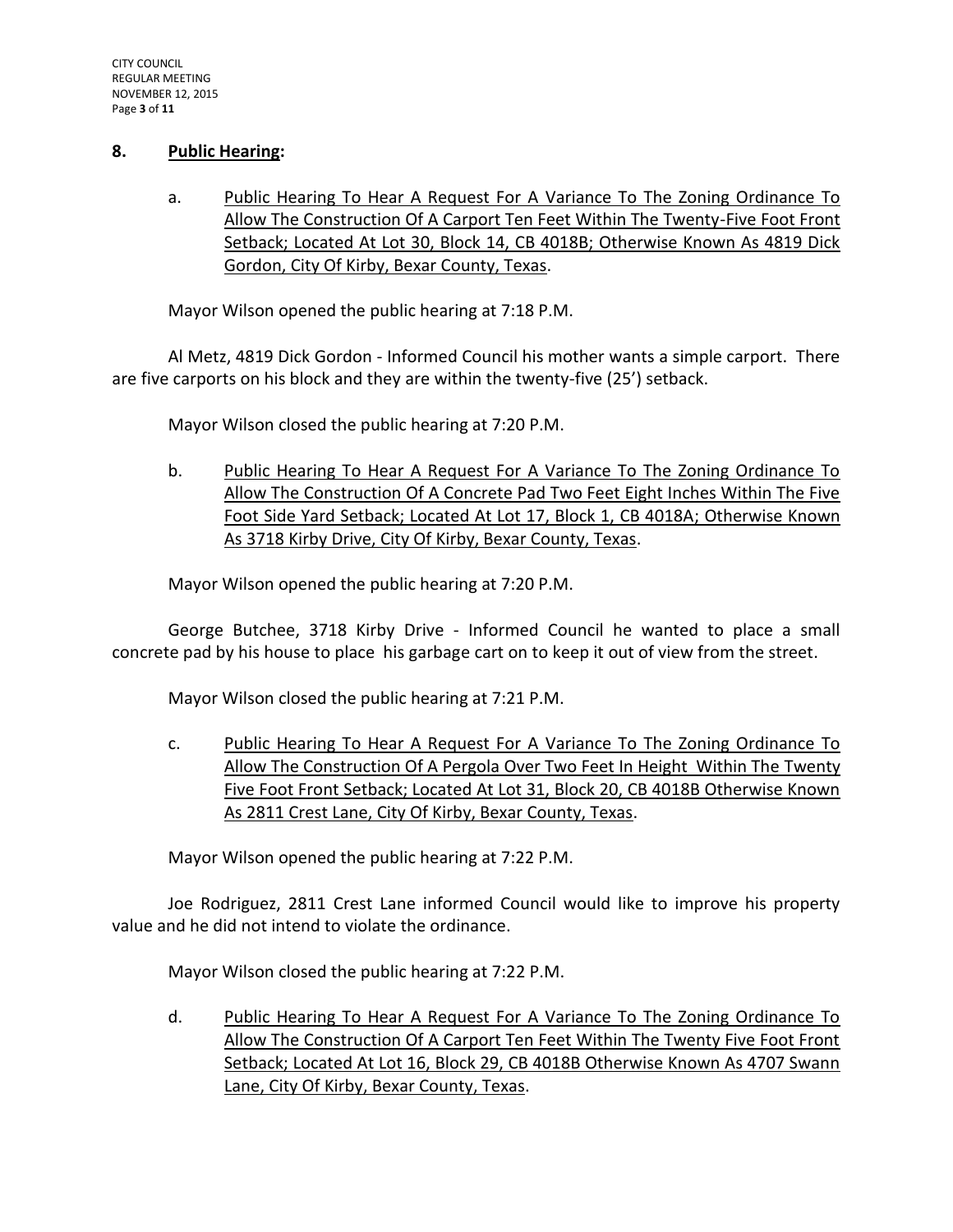Mayor Wilson opened the public hearing at 7:22 P.M.

Mrs. Clark, 4707 Swann Lane - Informed Council she was here for the variance request for her carport.

Mayor Wilson closed the public hearing at 7:23 P.M.

# **9. Discussion And Possible Action**

a. Discussion And Possible Action To Consider A Variance Request To The Zoning Ordinance To Allow The Construction Of A Carport Ten Feet Within The Twenty-Five Foot Front Setback; Located At Lot 30, Block 14, CB 4018B; Otherwise Known As 4819 Dick Gordon, City Of Kirby, Bexar County, Texas.

Mayor Wilson stated Council is being asked to consider a variance request to the zoning ordinance to allow the construction of a carport ten feet within the twenty-five foot front setback; located at Lot 30, Block 14, CB 4018b; otherwise known as 4819 Dick Gordon, City of Kirby, Bexar County, Texas.

Sam Richardson, Vice-Chairperson Planning and Zoning Commission – The Commission approved all four variance requests.

Mayor Wilson said the pictures the resident provided showed one portable carport. He wanted to make sure this was not a temporary carport.

Mayor Pro-Tem Faulkner moved to approve the variance request to the Zoning Ordinance to allow the construction of a carport ten feet within the twenty-five foot front setback; located at Lot 30, Block 14, CB 4018b; otherwise known as 4819 Dick Gordon, City of Kirby, Bexar County, Texas, with the stipulation the carport is not a portable structure.

The motion carried with a 4-0 vote.

AYES: 4 NAYES: 0

b. Discussion And Possible Action To Consider A Variance Request To The Zoning Ordinance To Allow The Construction Of A Concrete Pad Two Feet Eight Inches Within The Five Foot Side Yard Setback; Located At Lot 17, Block 1, CB 4018A; Otherwise Known As 3718 Kirby Drive, City Of Kirby, Bexar County, Texas.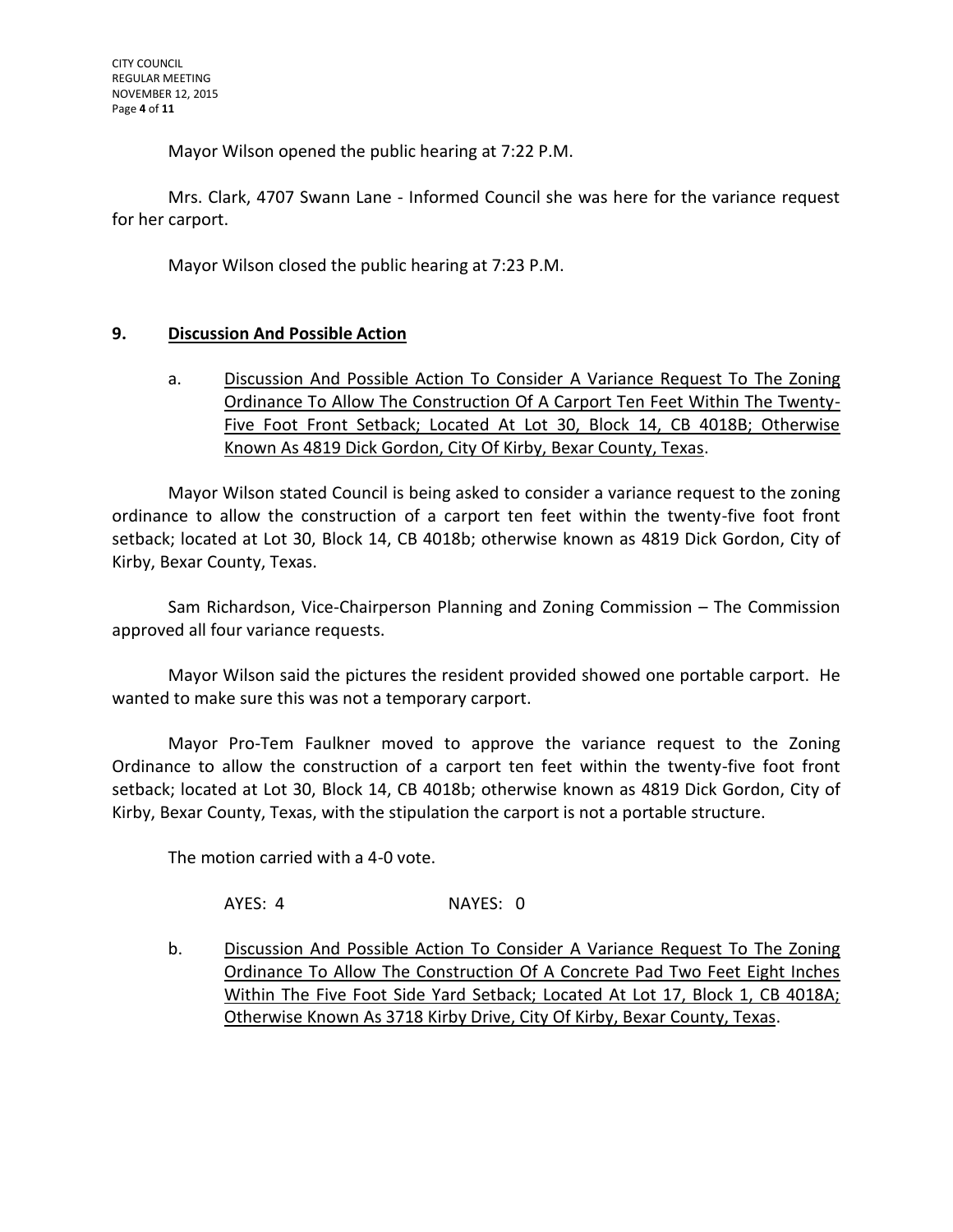Sam Richardson, Vice-Chairperson Planning and Zoning Commission – Informed Council the concrete pad is flat and ground level and didn't affect the neighbor. The Planning and Zoning Commission approved the variance request.

Mr. Butchee, applicant, said he recently widened driveway and the pad will connect to the driveway.

Council Member Romens moved to approve the four by six pad; seconded by Council Member Lehman.

The motion carried with a 4-0 vote.

AYES: 4 NAYES: 0

c. Discussion And Possible Action To Consider A Variance Request To The Zoning Ordinance To Allow The Construction Of A Pergola Over Two Feet In Height Within The Twenty Five Foot Front Setback; Located At Lot 31, Block 20, CB 4018B Otherwise Known As 2811 Crest Lane, City Of Kirby, Bexar County, Texas.

Sam Richardson, Vice-Chairperson Planning and Zoning Commission – Informed Council there were four families that came to the meeting and supported the pergola. The Commission approved the variance request.

Mayor Pro-Tem Faulkner asked if traffic would be obstructed. Mr. Richardson said there would not be any obstruction of traffic.

Council Member Romens moved to approved the request for the pergola within the twenty-five (25") setback; seconded by Mayor Pro-Tem Faulkner.

The motion carried with a 4-0 vote.

AYES: 4 NAYES: 0

d. Discussion And Possible Action To Consider A Variance Request To The Zoning Ordinance To Allow The Construction Of A Carport Ten Feet Within The Twenty Five Foot Front Setback; Located At Lot 16, Block 29, CB 4018B Otherwise Known As 4707 Swann Lane, City Of Kirby, Bexar County, Texas.

Sam Richardson, Vice-Chairperson Planning and Zoning Commission – Informed Council the Commission approved the variance because it would be a permanent structure in concrete.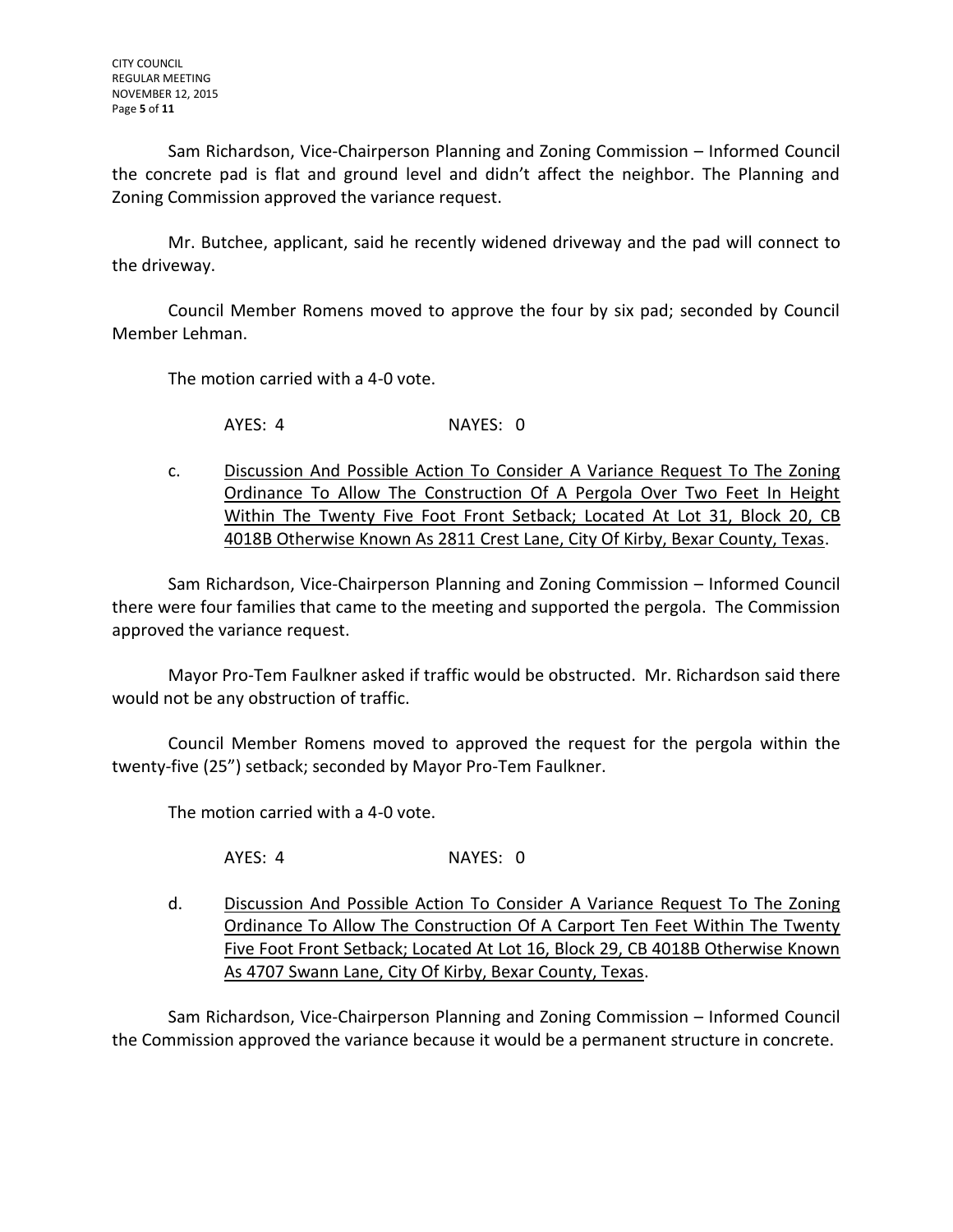Mayor Pro-Tem Faulkner moved to approve the variance request to the Zoning Ordinance to allow the construction of a carport ten feet within the twenty five foot front setback; located at Lot 16, Block 29, CB 4018b otherwise known as 4707 Swann Lane, City of Kirby, Bexar County, Texas; seconded by Council Member Lehman.

The motion carried with a 4-0 vote.

AYES: 4 NAYES: 0

# e. Employee Incentive Committee Update By Mayor Wilson

Mayor Wilson informed Council the Employee Incentive Committee is to improve employee morale. Mayor Wilson identified some of the suggestions: gift cards, day off on your birthday, baseball caps for public works, years of service recognition, revisions to on call pay for public works, and pay for unused sick leave.

f. Discussion And Possible Action To Reappoint And Appoint Member(s) To The Planning And Zoning Commission To Terms Expiring August 2017

Mayor Pro-Tem Faulkner moved to reappoint Emma Cannon to a term expiring August 2017 and appoint Agatha Williams to fill a vacancy with a term that expires August 2017 to the Planning and Zoning Commission.

The motion carried with a 4-0 vote.

AYES: 4 NAYES: 0

g. Discussion And Possible Action To Reappoint And Appoint Member(s) To The Beautification And Recycle Committee To Terms Expiring October 2017

Mayor Pro-Tem Faulkner moved to reappoint John Houlton, Sam Richardson and Alice Moczygemba to terms expiring October 2017 to the Beautification and Recycle Committee.

The motion carried with a 4-0 vote.

AYES: 4 NAYES: 0

h. Discussion And Possible Action To Appoint Tina Ynfante As An Investment Officer For The City Of Kirby

City Manager Vernon stated as the new finance director, Tina Ynfante will need to be appointed as the investment officer for the City of Kirby.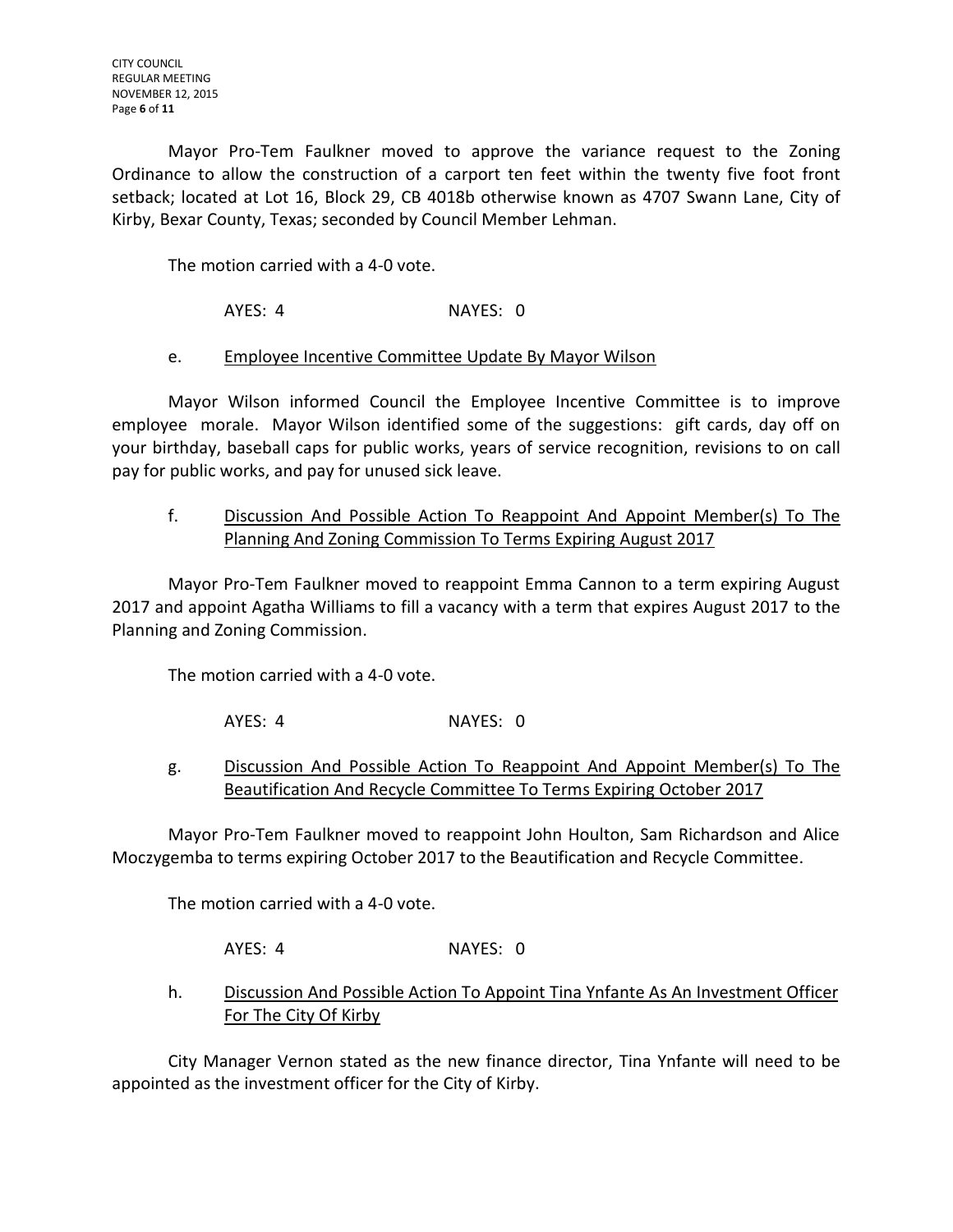The motion carried with a 4-0 vote.

AYES: 4 NAYES: 0

i. Discussion And Possible Action To Consider The CPS Energy Solar Panel Program Application for Fire Station

Mayor Wilson said CPS Energy gave a presentation at the last meeting.

Charlie Alfaro, Assistant Fire Chief said he completed the application for the solar panels. It takes three to four weeks to receive confirmation if we met their criteria and then there will be a site visit. As soon as a decision is confirmed, Council will be notified.

Mayor Pro-Tem Faulkner moved to approve proceeding with the solar panel program application for the fire station; seconded by Council Member Lehman.

The motion carried with a 4-0 vote.

AYES: 4 NAYES: 0

j. Discussion And Possible Action To Consider Ordinance No. 0-2015-775 Designating The Official City Newspaper For Publication of Matters Pertaining To The City Of Kirby. This Is The First Reading.

Mayor Wilson suggested a meeting with NE Herald.

Council Member Grant said he set up a meeting the NE Herald for next week.

Council Member Lehman moved to table this item; seconded by Mayor Pro-Tem Faulkner.

The motion carried with a 4-0 vote.

AYES: 4 NAYES: 0

k. Discussion And Possible Action To Consider Ordinance No. O-2015- 776 Repealing The Current Text Of Chapter 90: Abandoned And Junked Vehicles, Of The Code Of Ordinances Of The City Of Kirby And Adopting A New Chapter 90: Abandoned And Junked Vehicles Of The Code Of Ordinances Of The City Of Kirby Including Provisions As To The Penalty For Offenses Under Chapter 90 Of The Code Of Ordinances. This Is The First Reading.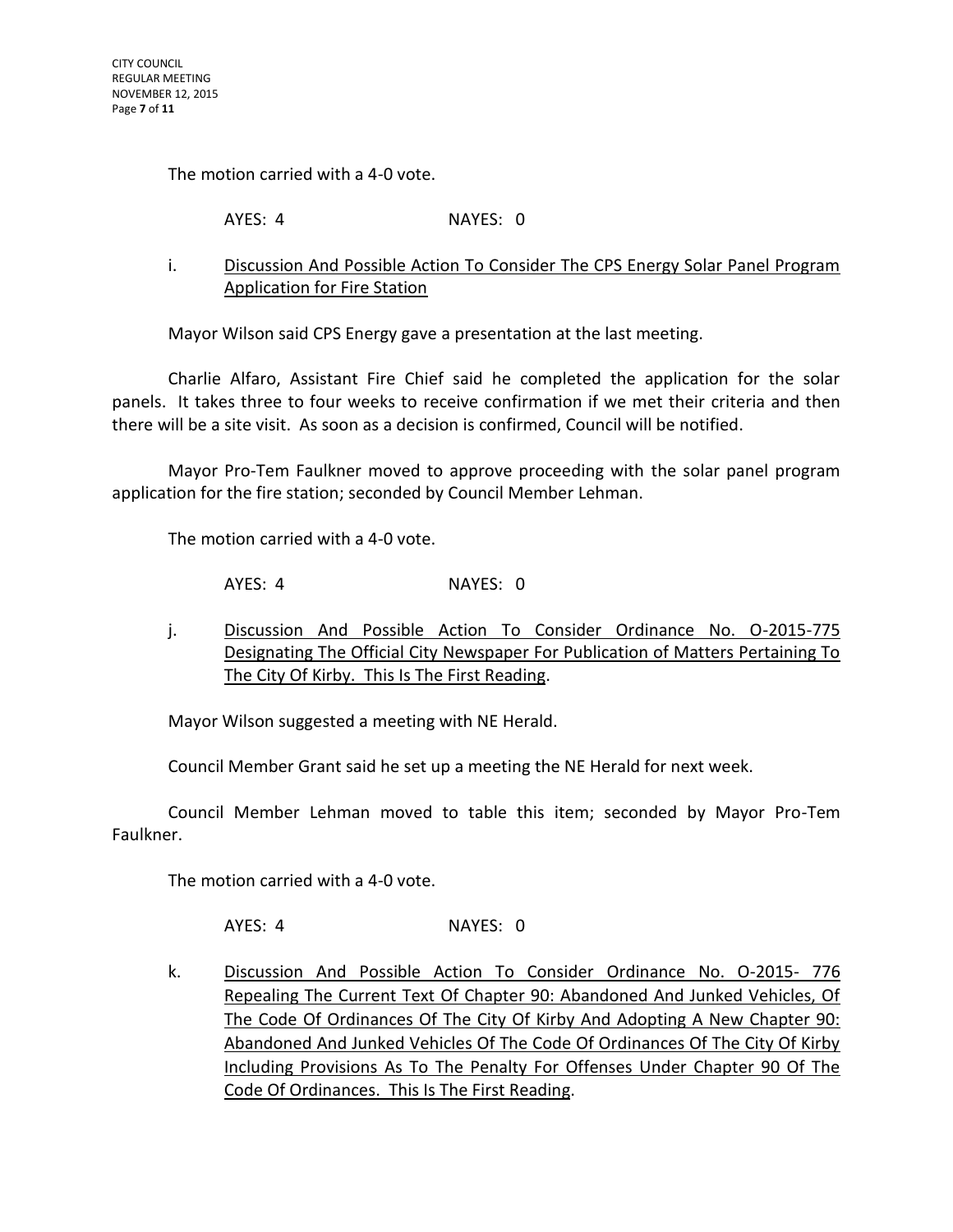Mayor Pro-Tem Faulkner moved to approve Ordinance No. O-2015- 776 repealing the current text of Chapter 90: Abandoned And Junked Vehicles, of the Code of Ordinances of the City of Kirby and adopting a new Chapter 90: Abandoned And Junked Vehicles Of The Code Of Ordinances of the City of Kirby including provisions as to the penalty for offenses under Chapter 90 of the Code of Ordinances; seconded by Council Member Lehman.

City Manager Vernon stated the statement, "over five years old" will remain in the ordinance because it is in the Texas Transportation Code; therefore, we cannot remove the statement because it is part of a clause.

Mayor Pro-Tem Faulkner stated the new ordinance strengthens the ordinance allowing code compliance to determine if it is a health hazard.

The motion carried with a 4-0 vote.

AYES: 4 NAYES: 0

l. Discussion And Possible Action To Consider Ordinance No. O-2015- 777 Enacting And Adopting A supplement To the Code Of Ordinances For The City Of Kirby, Texas. This Is The First Reading.

Mayor Pro-Tem Faulkner moved to approve Ordinance No. O-2015- 777 Enacting And Adopting A supplement To the Code Of Ordinances For The City Of Kirby, Texas; seconded by Council Member Lehman.

The motion carried with a 4-0 vote.

AYES: 4 NAYES: 0

m. Discussion And Possible Action To Consider Ordinance No. O-2015-778 Repealing Ordinance No. O-2008-653 And Providing A Declaration Of Purpose; Providing A Definition Of Garage/Yard/Estate Sales; Providing For A Requirement And Display Of Permit; Establishing A Permit Application Fee; Limiting The Number Of Garage/Yard/Estate Sales; Regulating Signage, Hours Of Operation And Prohibiting The Sale Of Prepared Food; Providing A Civil Remedy And A Penalty For Each Violation Thereof; And Providing For Severability. This Is The First Reading.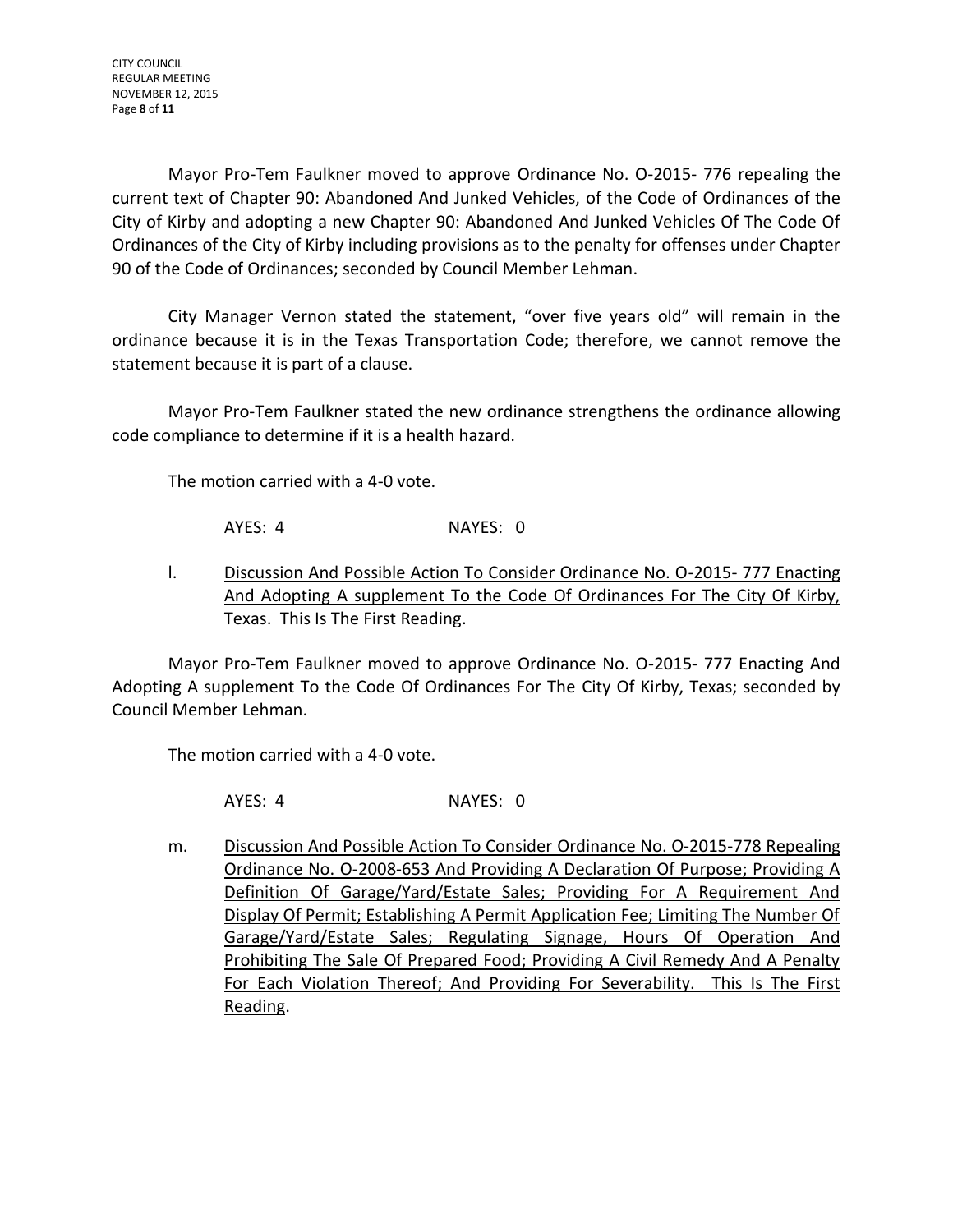City Manager Vernon stated tonight's discussion involves garage sales. Prepared food would be discussed at another meeting and changes suggested by our health inspector can be discussed.

Council Member Romens suggested six garage sales per year for churches.

Mayor Pro-Tem Faulkner said she would go back to the Ordinance Review Committee with the suggestions.

n. Discussion And Possible Action To Consider Resolution No. R-2015-662 A Resolution Regarding A Lease Purchase Agreement For The Purpose Of "Street Sweeper" Acquisition

Mayor Wilson said the cost for the street sweeper is \$181,836.00.

Manager Vernon informed Council once the financing obligation has been met, then we can purchase the street sweeper. We have a six year commitment and the first payment is \$32,398 and the last payment is \$37,169.

Mayor Pro-Tem Faulkner moved to accept Resolution No. R-2015-662 regarding a lease purchase agreement for the purpose of "Street Sweeper" acquisition; seconded by Council Member Romens.

The motion carried with a 4-0 vote.

AYES: 4 NAYES: 0

o. Discussion And Possible Action To Consider Resolution R-2015-663 Amending Authorized Representative To The Texas Local Government Investment Pool ("TexPool/Texpool Prime")

City Manager Vernon stated this is a standard resolution to change our representative to Tina Ynfante.

Mayor Pro Tem Faulkner moved to accept Resolution R-2015-663 amending authorized representative to the Texas Local Government Investment Pool ("TexPool/Texpool Prime"); seconded by Council Member Lehman.

The motion carried with a 4-0 vote.

AYES: 4 NAYES: 0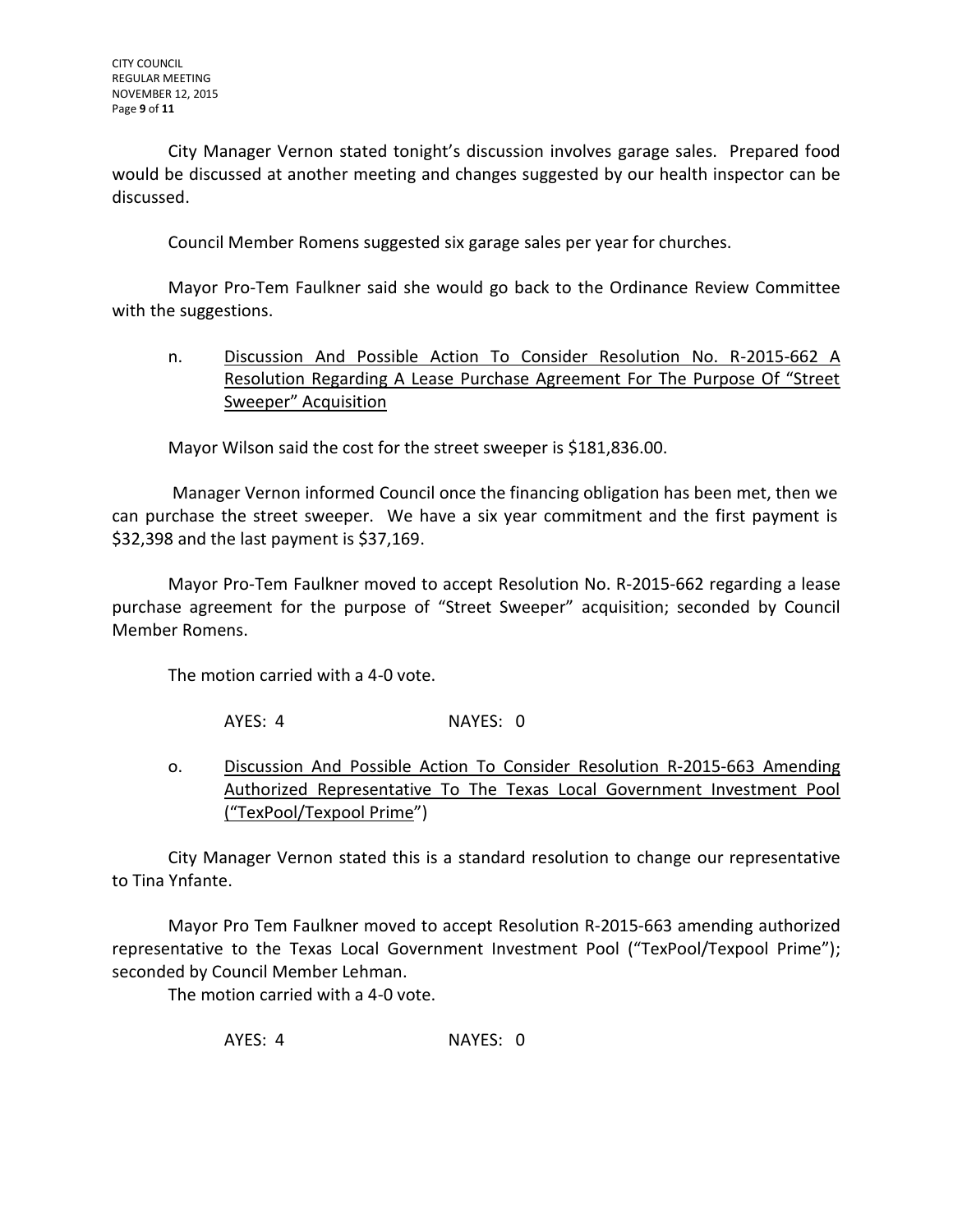## **10. Council Updates:**

- a. Planning & Zoning
- b. Buildings & Standards
- c. Crime Control
- d. Beautification & Recycling
- e. Parks & Recreation
- f. Economic Development
- g. Ordinance Review

Mayor Wilson skipped this item.

## **11. Requests and Announcements:**

a. Requests By Mayor And Council Members For Items To Be Placed On Future City Council Agendas And Announcements On City Events/Community Interests

Council Member Romens – Thanked everyone for attending the meeting.

Mayor Pro-Tem Faulkner – The next Ordinance Review Committee meeting will be on Tuesday at 6:00 P.M. Kirby is striving to become a green city and said Madison High School has cool green toilets, look into this to save money.

Council Member Lehman – Suggested Council read an article in the latest issue of the Texas Town and City Magazine. The article was about streets that need fixing and how the City of Mesquite issued bonds for community improvements.

Mayor Wilson – Read a card he received from a student regarding an incident at Hopkins a few weeks ago. The card was from Connor thanking the police department for their protection. Kirby Christmas on December 12 at Senior Center Gazebo, received a letter from a 17 year old driver bringing the road conditions on Binz Engleman and Ackerman. The cost to repair Ackerman Road is approximately \$5.5 and \$2.3 million to repair Binz Engleman. Bexar County is looking for volunteers for an Exploratory Committee.

Mayor Wilson named all the veterans employed by the City and thanked them for their service.

## **12. Adjournment**

The meeting adjourned at 8:40 P.M.